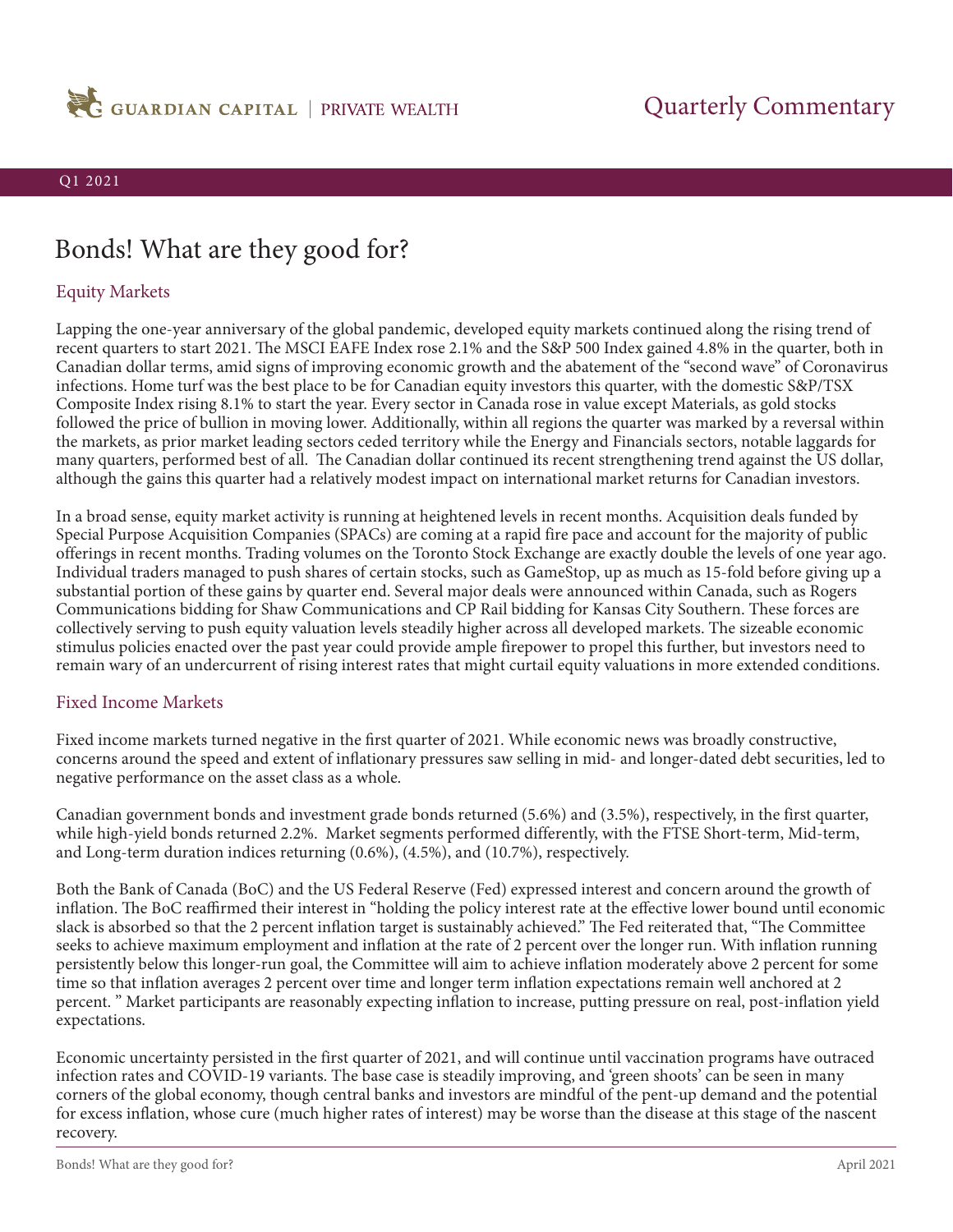

### Commentary

The announcement of an initial successful vaccine trial last November provided an undeniable lift to the outlook not just for the global economy, but for the spirits of billions of people. The prospect of returning to the "pre-crisis" way of life was just out on the horizon, the beginning of the end suddenly within the collective gaze.

The subsequent rollout of vaccine administration programs (granted, some more successful than others) and the indications that inoculation is indeed having the desired effect — even as case counts again are drifting higher from recent lows — as well as the approvals of several other vaccines for use, has further boosted expectations of a better quality of life being within reach sooner rather than later. It seems the beginning of the new beginning is at hand.

While these developments are clearly positive — notwithstanding some persistent near-term softness as re-openings are delayed amid the renewed rising case counts — there are some resultant adjustments to this more sanguine forecast horizon that have proven less than ideal for financial markets.

The increasingly likely prospect of the return to the pre-pandemic "normal" means that "worst case scenarios" are becoming lower probability outcomes of this whole period. Moreover, the signs of surprising resilience of the global economy through the last round of lockdowns, underpinned by the continued abundance of government support for households and businesses, suggest that the speed of the pickup in activity later this year is likely to be something closer to the "best case scenario" than assumed even a few months ago.

In other words, concerns over a prolonged unemployment-induced lack of demand have been replaced by expectations of an imminent wave of stimulus and savings-driven pent up spending and investment being unleashed at a time when supply chains are still trying to play catch up from earlier shutdowns.

This shift is most evident in market expectations for inflation, which went from effectively pricing in protracted disinflation or even deflation, to a return to more normal longer-term levels in rapid fashion.

Inflation, typically thought of in only negative terms, is (in moderation) a normal and good force, so much so that central banks spent the better part of the post-Financial Crisis decade trying, and failing, to engineer it. The negative power of inflation is only seen when it leaps its guardrails and efforts to put the genie back in the bottle can involve taking particularly bitter medicine.

The increased need for investors to be compensated for the impact that inflation has on eroding the future purchasing power of money has been a prominent factor in longer-term market interest rates rising fairly sharply to levels last seen before the pandemic hit. Interest rates on bonds with shorter maturities, however, are still materially below pre-crisis levels, due to the fact that short-term policy rates have been slashed by central banks and held at these lows. However, while the central banks can wield control at the short end of the yield curve, the market has more control in the longer end, which is why the yield curve has steepened. As such, and given the inverse relationship between interest rates and bond prices, the rise in market yields has been undeniably bad for holders of longer-dated fixed income, for whom the past quarter was one of the worst in the last three decades.

The rising rate environment has also been a headwind for equities, as the value of a stock is derived from the cash flows that the underlying company is able to generate both now and in the future; higher interest rates reduce the present value of those future cash flows. As a result, those companies that are valued predominantly based on their future prospects have been impacted more by the up-move in the rates market, which has driven a rotation in areas where the growthoriented parts of the market that had previously flourished over the last year have underperformed their peers (which has factored in the more value-centric Canadian equity market being ahead of its American counterpart over the last 12 months, a phenomenon not seen since the end of 2016).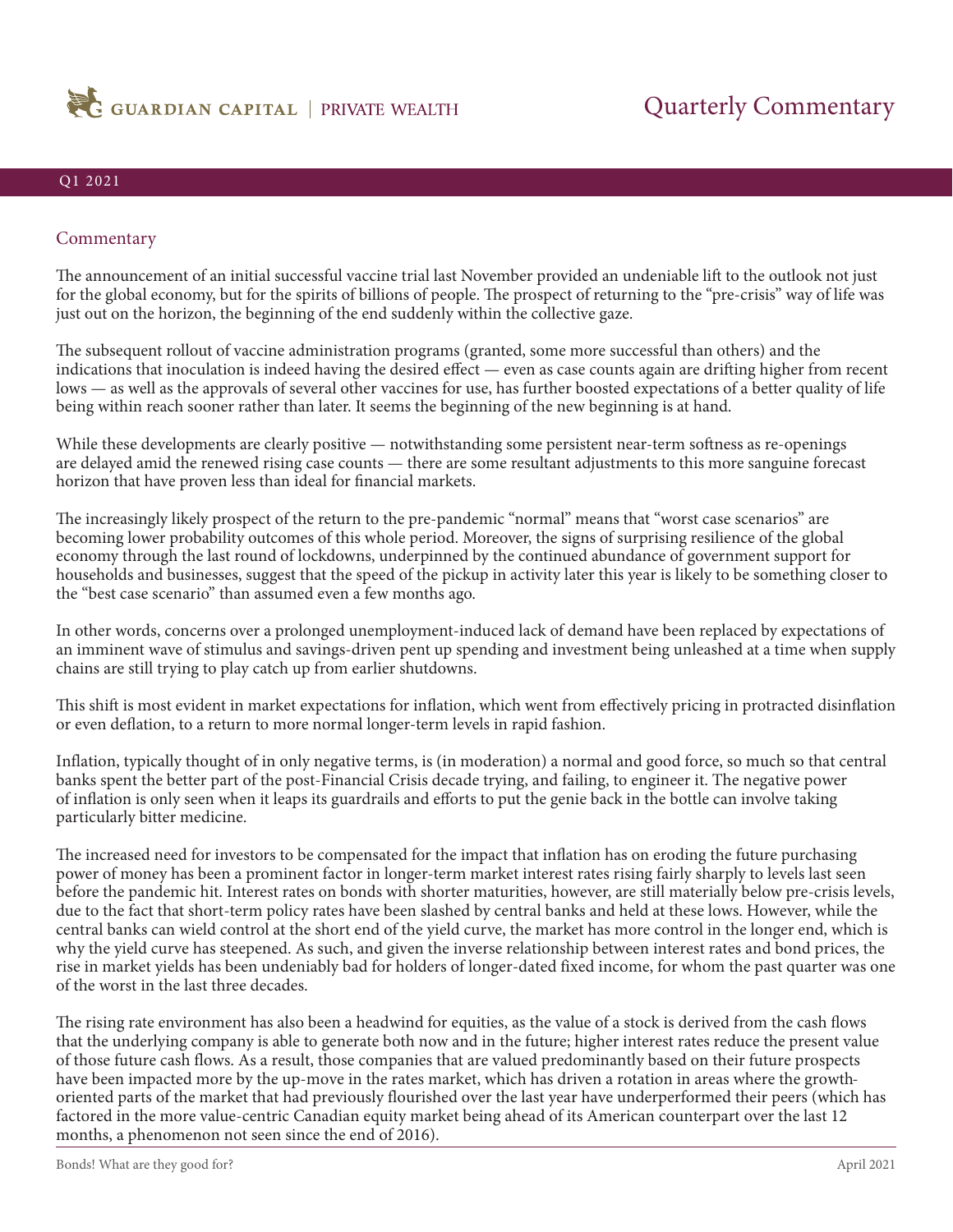

The increased correlation in movements in stocks and bonds — prices for both asset classes moving together — in recent months diminishes the diversification benefits of a balanced portfolio, which combined with the weakness in bonds (that may potentially persist as market interest rates edge higher still) raises questions as to the purpose of holding bonds at all. Why place bets on a losing proposition?

For one, bonds still offer tremendous diversification benefits for a stock portfolio by virtue of their comparatively lower degree of volatility — the presence of bonds, even if perfectly correlated with stocks, would still effectively halve portfolio volatility in a traditional 60/40 portfolio.



(expected standard deviation of portfolio returns, annualized rate) 15 ------------------------------------------------14 13 Volatility Buffer 12 11 10 9 8 7  $- - 100\%$  Stocks Correlation 6 Buffer Stocks & Bonds, Perfect Correlation 5 Stocks & Bonds, Zero Correlation 4 Stocks & Bonds, Actual Correlation 3 <del>. . . . . . . . . .</del> 0 10 20 30 40 50 60 70 80 90 100 Bond Weight in Portfolio (%)

*Stocks=S&P/TSX Total Return Index; Bonds=ICE BAML Canadian Government Bond Total Return Index Based on annualized performance over the 25 years ended February 28, 2021 Source: Bloomberg, Guardian Capital*

Secondly, it may be the case that correlations have increased of late, but the diversification benefits are most notable when things take a turn for the worse — for example, while the S&P/TSX Composite Price Index plunged almost 40% from February 19 to March 23 last year, the ICE Bank of America Merrill Lynch Canadian Government Bond Index was actually up 3% over that span (and the broad Canadian Bond universe was down a marginal 1%). The ability of bonds to offer this "disaster insurance" for portfolios that helps to mitigate large and unexpected declines clearly provides investors' value all while also receiving income.

Finally, rising interest rates only really impact those looking to trade their fixed income holdings. For investors intent on holding bonds until maturity, there is no real impact (the par value and coupons are fixed). Further, rising interest rates actually serve to benefit these investors since they are able to reinvest the proceeds from maturing bonds at higher coupon rates, resulting in higher cash flows on future purchases.

In other words, while performance of the fixed income portion of balanced portfolios may disappoint over the near term should the increasingly buoyant economic forecasts come to fruition, it is best for those with a long time horizon to think of them as an equivalent to the vaccines that appear ready to let the quality of life improve drastically in the coming months. They may provide a bit of short-term discomfort, and there is the temptation to forge ahead without them, but ultimately it is in the best interests of investors' long-term well-being to have them to keep portfolios healthy for years to come.